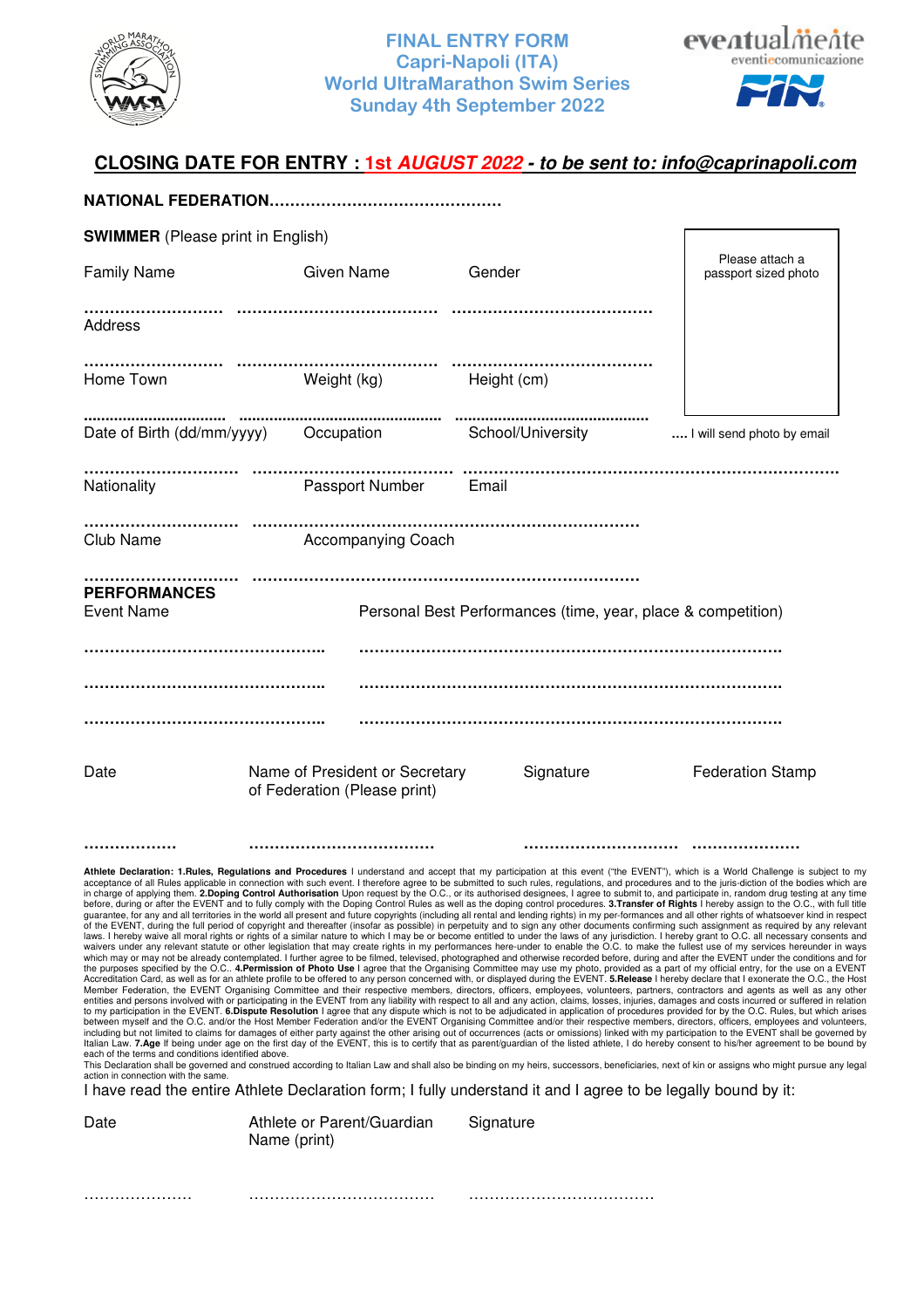



# **TEAM DELEGATION - VISA FORM**

| <b>Federation:</b>        |      | <b>Country Code:</b> |  |
|---------------------------|------|----------------------|--|
| <b>Phone:</b>             | Fax: | E-mail:              |  |
| <b>Person of Contact:</b> |      |                      |  |

#### Please type or use block letters - make copies if necessary

| <b>Team Delegation</b>               |                  |        |                                        |                    |                 |
|--------------------------------------|------------------|--------|----------------------------------------|--------------------|-----------------|
| <b>First Name</b>                    | <b>Last Name</b> | Gender | Passport<br><b>Number</b>              | <b>Valid Until</b> | <b>Function</b> |
|                                      |                  |        |                                        |                    |                 |
|                                      |                  |        |                                        |                    |                 |
|                                      |                  |        |                                        |                    |                 |
|                                      |                  |        |                                        |                    |                 |
|                                      |                  |        |                                        |                    |                 |
|                                      |                  |        |                                        |                    |                 |
|                                      |                  |        |                                        |                    |                 |
|                                      |                  |        |                                        |                    |                 |
|                                      |                  |        |                                        |                    |                 |
|                                      |                  |        |                                        |                    |                 |
|                                      |                  |        |                                        |                    |                 |
|                                      |                  |        |                                        |                    |                 |
|                                      |                  |        |                                        |                    |                 |
|                                      |                  |        |                                        |                    |                 |
|                                      |                  |        |                                        |                    |                 |
|                                      |                  |        |                                        |                    |                 |
| Date:<br>$\frac{1}{2}$ $\frac{1}{2}$ |                  |        | <b>Federation Stamp and Signature:</b> |                    |                 |

**Please return this form ( VISA form only ) no later than 31 July to: F.I.N. ( Italian Swimming Federation ) to the attention of Ms. Flaminia Guidi: Fax: +39.06.36200003 – E-mail: international@federnuoto.it**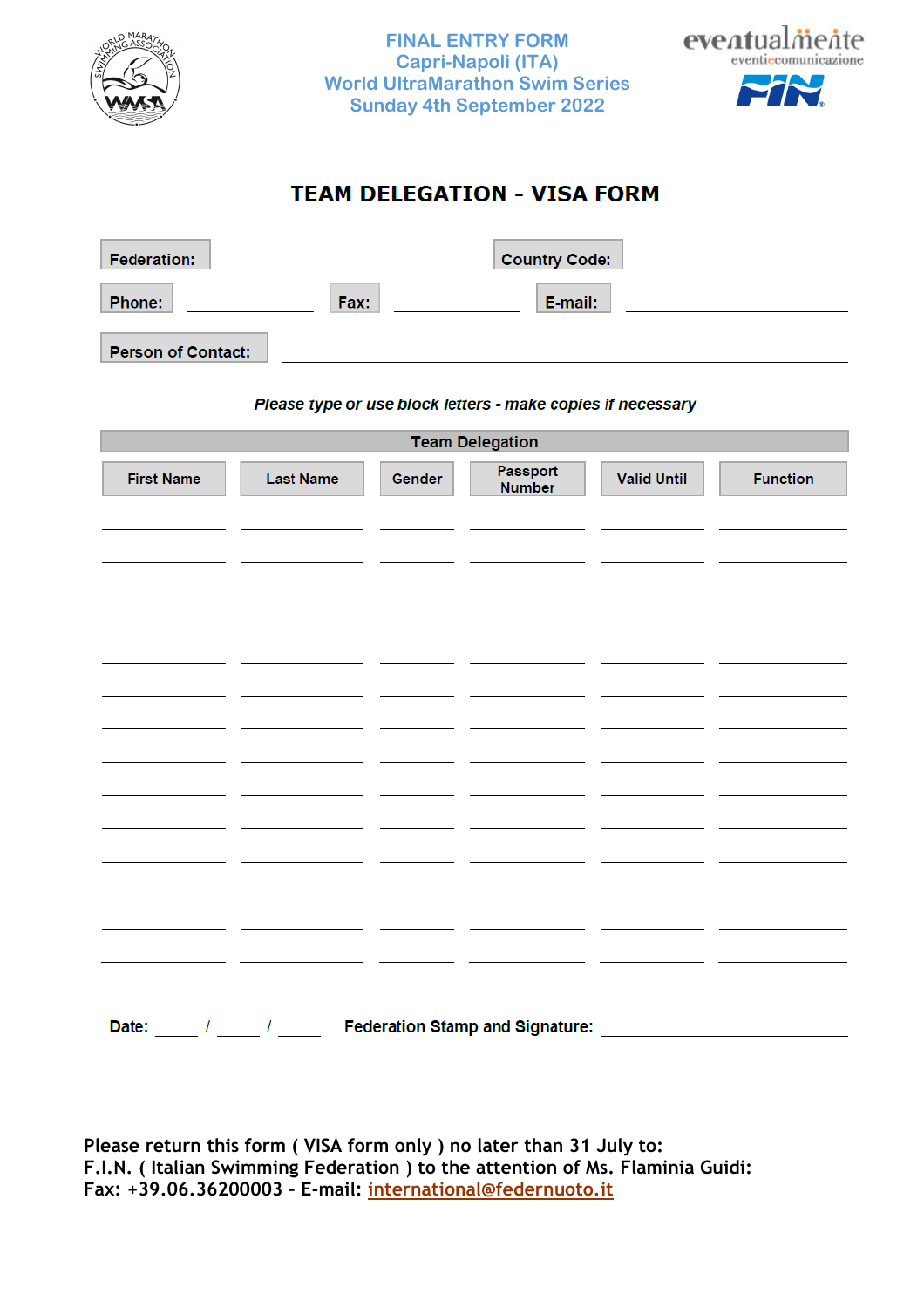



# **HOTEL SCHEDULE FORM**

### Federation/Swimmer (s):

| <b>Surname &amp; Name</b> | Role |  | Sex $(m/f)$ Arr. Date Dep. Date No of nights |
|---------------------------|------|--|----------------------------------------------|
|                           |      |  |                                              |
|                           |      |  |                                              |
|                           |      |  |                                              |
|                           |      |  |                                              |
|                           |      |  |                                              |
|                           |      |  |                                              |

### **VERY IMPORTANT: in the case the Organizing Committee will not receive this form compiled in each field, the O.C. will be not responsible for your free accomodation**

**OFFICIAL HOTEL:** 

**For your information, the official hotel is: HOTEL MONTESPINA VIA S. GENNARO, 2 80125 AGNANO - NAPOLI TEL. +39.081.7629687 WEBSITE: www.montespina.it** 

**The extra days before 1st September and after 5th September 2022 will be at a cost of € 75.oo per person per night in a double room, half board. In a single room the cost will be of € 100 per night, half board. Full board: € 90.oo per person per night in a double room. In a single room: e 120.** 

**The payment will be made at the Organizing Committee desk, at the time of the check-in.** 

 \*\* Being under 18 years on the first day of the Championship I am entering; I wish my parent or guardian to sign this statement on my behalf.

 **Date: \_\_\_\_\_\_\_\_\_\_\_\_\_\_\_\_\_\_\_\_\_\_ 2022** 

 **Signed ( Swimmer's / \*\* Parent's Signature ): \_\_\_\_\_\_\_\_\_\_\_\_\_\_\_\_\_\_\_\_\_\_\_\_\_\_\_\_\_\_\_\_\_\_\_\_\_** 

**Please return this form to the Organizing Committee no later than 14th August '22** 

**Email: info@caprinapoli.com**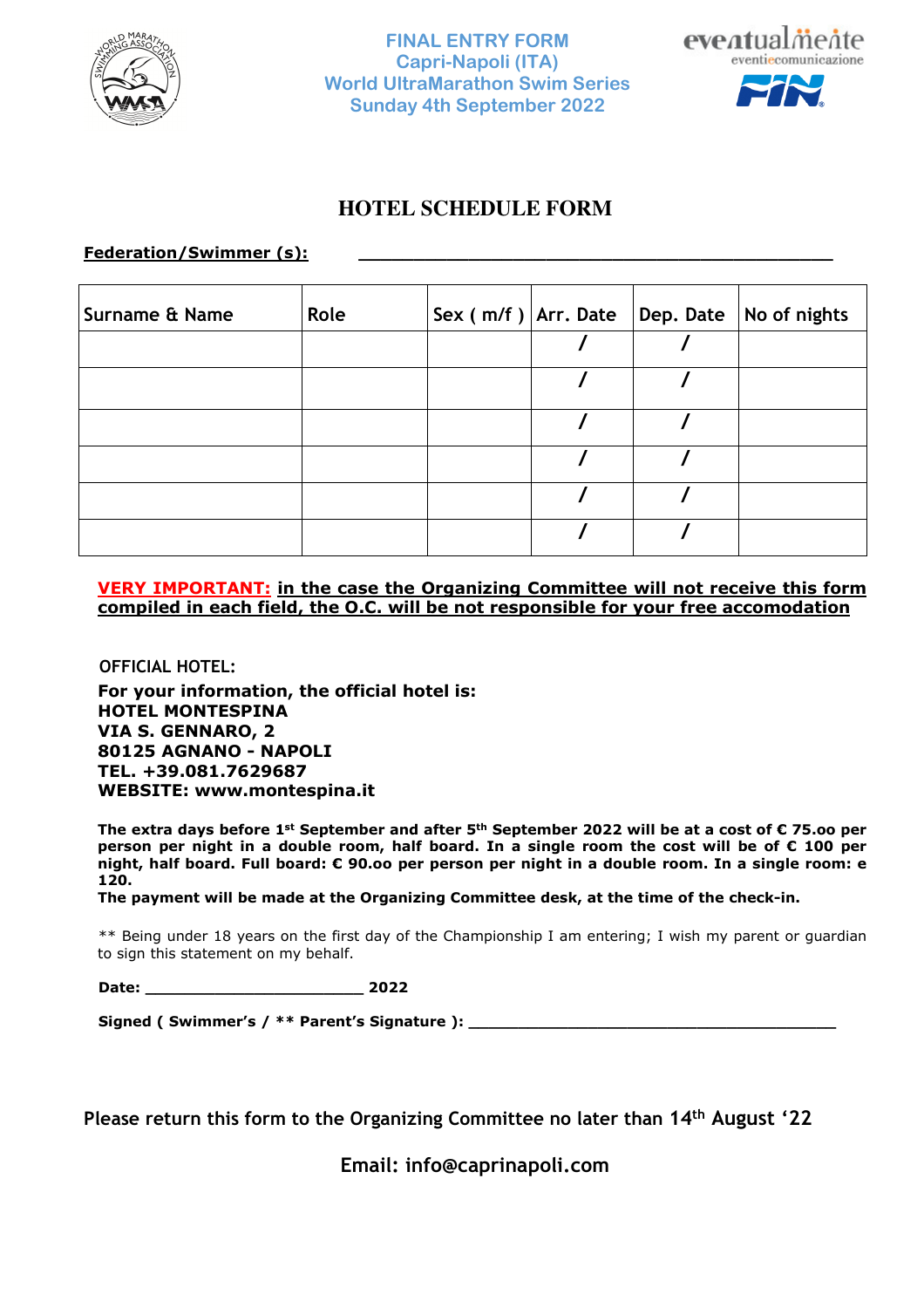



# **TRAVEL SCHEDULE FORM**

## **Federation/Swimmer (s):**

# **Arrive at Naples Airport [ ] / Naples Railway station [ ] \***

| Surname & Name | <b>Flight / Train No</b> | <b>Arrival Date</b> | <b>Arrival Time</b> |
|----------------|--------------------------|---------------------|---------------------|
|                |                          |                     |                     |
|                |                          |                     |                     |

# **Depart from Naples Airport [ ] / Naples Railway station [ ] \***

| Surname & Name | <b>Flight / Train No</b> | Departure Date | <b>Departure Time</b> |
|----------------|--------------------------|----------------|-----------------------|
|                |                          |                |                       |
|                |                          |                |                       |

**\* please flag as appropriate** 

**VERY IMPORTANT: in the case the Organizing Committee will not receive this form compiled in each field, The O.C. will be not responsible for your transportation from/to your place of arrival and departure.** 

**In case the O.C. will be not able to guarantee your local transportation we will pay the prize of the flat care from the Airport/Train Station to the Hotel (as the official enclosed city base rates)** 

 \*\* Being under 18 years on the first day of the Championship I am entering; I wish my parent or guardian to sign this statement on my behalf.

| Date: | 2022 |
|-------|------|
|       |      |

 **Signed ( Swimmer's / \*\* Parent's Signature ): \_\_\_\_\_\_\_\_\_\_\_\_\_\_\_\_\_\_\_\_\_\_\_\_\_\_\_\_\_\_\_\_\_\_\_\_\_** 

**Please return this form to the Organizing Committee no later than 14th August '22** 

**Email: info@caprinapoli.com**